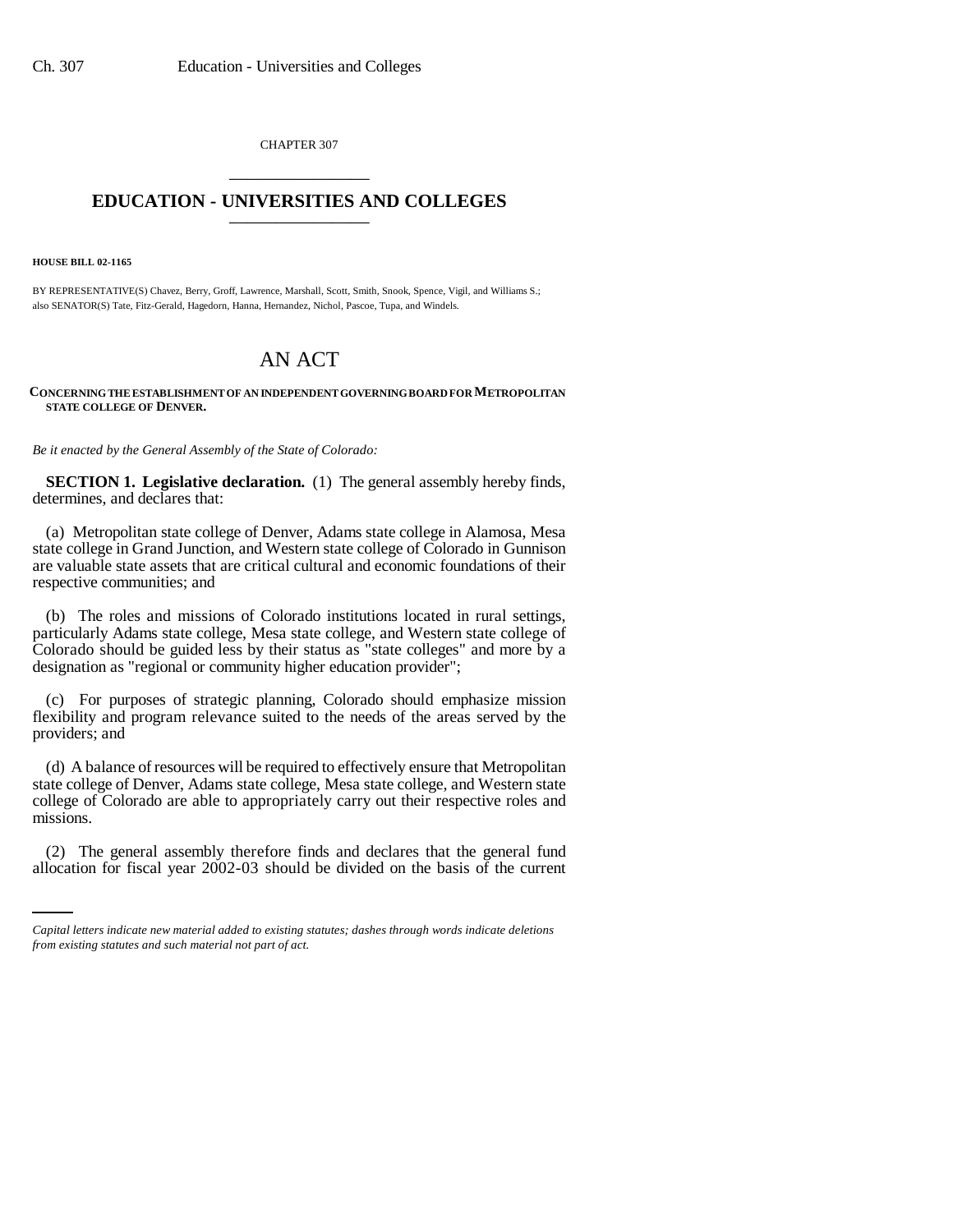distribution formula, and the allocation to Metropolitan state college of Denver will then serve as its base budget for future funding.

**SECTION 2.** Article 54 of title 23, Colorado Revised Statutes, is REPEALED AND REENACTED, WITH AMENDMENTS, to read:

## **ARTICLE 54 Metropolitan State College of Denver**

**23-54-101. College established - role and mission - governance.** THERE IS HEREBY ESTABLISHED A COLLEGE AT DENVER, TO BE KNOWN AS METROPOLITAN STATE COLLEGE OF DENVER, WHICH SHALL BE A COMPREHENSIVE BACCALAUREATE INSTITUTION WITH MODIFIED OPEN ADMISSION STANDARDS; EXCEPT THAT NONTRADITIONAL STUDENTS WHO ARE AT LEAST TWENTY YEARS OF AGE SHALL ONLY HAVE AS AN ADMISSION REQUIREMENT A HIGH SCHOOL DIPLOMA, A GED HIGH SCHOOL EQUIVALENCY CERTIFICATE, OR THE EQUIVALENT THEREOF. METROPOLITAN STATE COLLEGE OF DENVER SHALL OFFER A VARIETY OF LIBERAL ARTS AND SCIENCE, TECHNICAL, AND EDUCATIONAL PROGRAMS. THE COLLEGE MAY OFFER A LIMITED NUMBER OF PROFESSIONAL PROGRAMS. METROPOLITAN STATE COLLEGE OF DENVER SHALL NOT OFFER GRADUATE PROGRAMS.

**23-54-102. Board of trustees - creation - members - powers - duties.** (1) (a) EFFECTIVE JULY 1,2002, THERE IS ESTABLISHED THE BOARD OF TRUSTEES FOR METROPOLITAN STATE COLLEGE OF DENVER, REFERRED TO IN THIS ARTICLE AS THE "BOARD OF TRUSTEES", WHICH SHALL CONSIST OF NINE MEMBERS AND SHALL BE THE GOVERNING AUTHORITY FOR METROPOLITAN STATE COLLEGE OF DENVER. THE BOARD OF TRUSTEES CREATED BY THIS SUBSECTION (1) SHALL BE, AND IS HEREBY DECLARED TO BE, A BODY CORPORATE AND, AS SUCH AND BY THE NAMES DESIGNATED IN THIS SECTION, MAY:

(I) ACQUIRE AND HOLD PROPERTY FOR THE USE OF METROPOLITAN STATE COLLEGE OF DENVER;

## (II) BE A PARTY TO ALL SUITS AND CONTRACTS; AND

(III) DO ALL THINGS NECESSARY TO CARRY OUT THE PROVISIONS OF THIS ARTICLE IN LIKE MANNER AS MUNICIPAL CORPORATIONS OF THIS STATE, INCLUDING BUT NOT LIMITED TO THE POWER TO DEMAND, RECEIVE, HOLD, AND USE FOR THE BEST INTERESTS OF METROPOLITAN STATE COLLEGE OF DENVER SUCH MONEY, LANDS, OR OTHER PROPERTY AS MAY BE DONATED OR DEVISED TO OR FOR THE COLLEGE.

(b) THE TRUSTEES AND THEIR SUCCESSORS SHALL HAVE PERPETUAL SUCCESSION, SHALL HAVE A SEAL, MAY MAKE BYLAWS AND REGULATIONS FOR THE WELL-ORDERING AND GOVERNMENT OF METROPOLITAN STATE COLLEGE OF DENVER, AND MAY CONDUCT THE BUSINESS OF SAID COLLEGE IN A MANNER NOT REPUGNANT TO THE CONSTITUTION AND LAWS OF THIS STATE. THE BOARD OF TRUSTEES SHALL ELECT FROM THE APPOINTED MEMBERS A CHAIRPERSON, A SECRETARY, AND A TREASURER, WHOSE DUTIES AND RESPONSIBILITIES SHALL BE PRESCRIBED IN THE DULY ADOPTED BYLAWS OF THE BOARD OF TRUSTEES. THE STAFF OF METROPOLITAN STATE COLLEGE OF DENVER SHALL PROVIDE STAFF SUPPORT FOR THE BOARD OF TRUSTEES.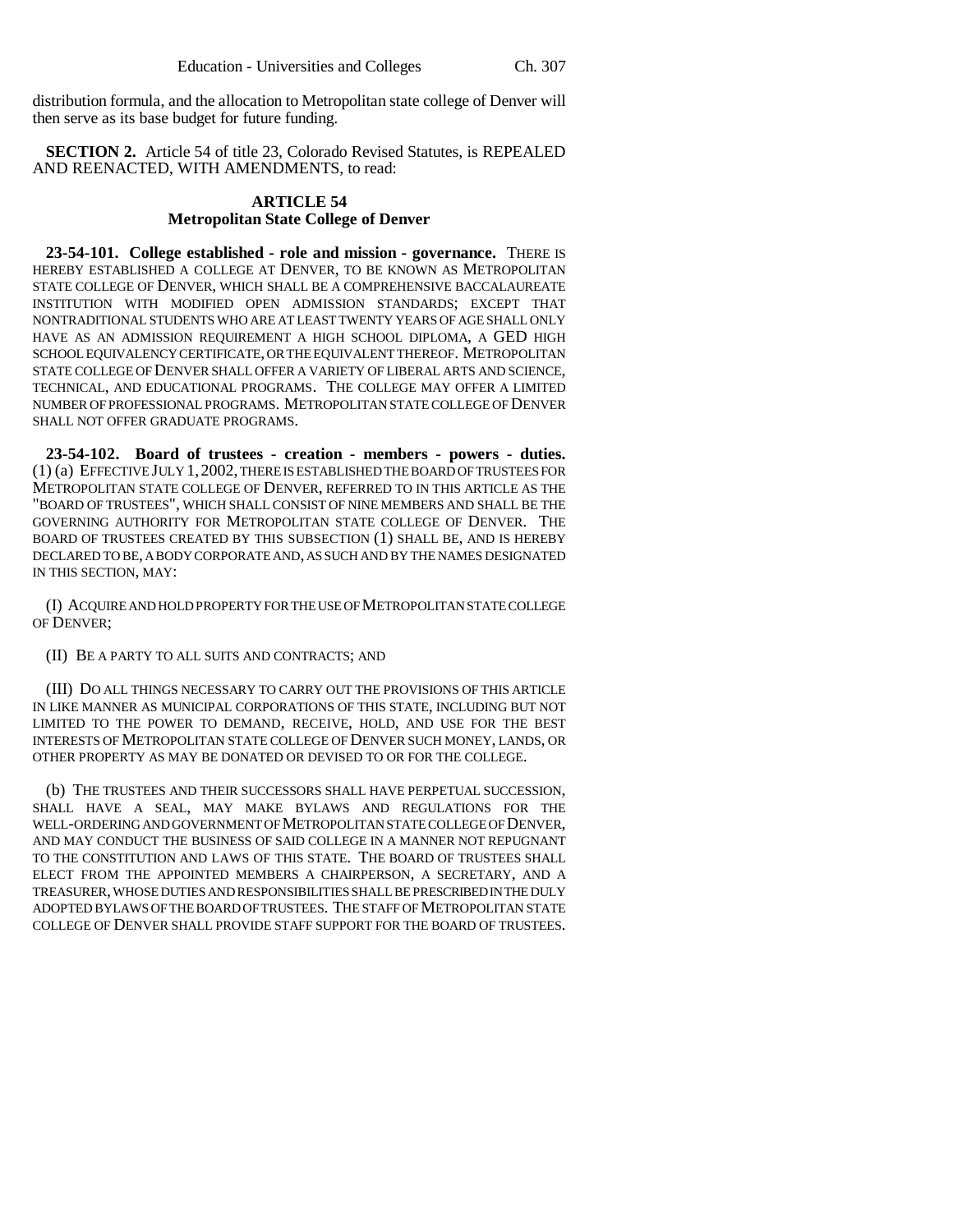#### Ch. 307 Education - Universities and Colleges

(2) THE GOVERNOR SHALL APPOINT, WITH THE CONSENT OF THE SENATE, SEVEN MEMBERS OF THE BOARD OF TRUSTEES. THE MEMBERS FIRST APPOINTED TO SAID BOARD SHALL TAKE OFFICE ON JULY 1, 2002. THE TERMS OF APPOINTED MEMBERS OF THE BOARD OF TRUSTEES SHALL BE FOUR YEARS; EXCEPT THAT, OF THE MEMBERS FIRST APPOINTED, THE GOVERNOR SHALL SELECT TWO MEMBERS WHO SHALL SERVE ONE-YEAR TERMS, TWO MEMBERS WHO SHALL SERVE TWO-YEAR TERMS, AND THREE MEMBERS WHO SHALL SERVE FOUR-YEAR TERMS. ALL APPOINTED MEMBERS SHALL SERVE UNTIL THEIR SUCCESSORS ARE APPOINTED AND QUALIFIED.

(3) A FULL-TIME JUNIOR OR SENIOR STUDENT AT METROPOLITAN STATE COLLEGE OF DENVER, ELECTED BY THE STUDENT BODY AT LARGE, SHALL FILL THE EIGHTH OFFICE AS A MEMBER OF THE BOARD OF TRUSTEES. THE TERM OF SAID OFFICE SHALL BE ONE YEAR, BEGINNING JULY 1, 2002, AND BEGINNING JULY 1 EACH YEAR THEREAFTER. THE ELECTED STUDENT OFFICE SHALL BE ADVISORY, WITHOUT THE RIGHT TO VOTE AND WITHOUT THE RIGHT TO ATTEND EXECUTIVE SESSIONS OF THE BOARD OF TRUSTEES, AS PROVIDED BY SECTION 24-6-402, C.R.S. THE ELECTED STUDENT MEMBER OF THE BOARD OF TRUSTEES SHALL HAVE RESIDED IN THE STATE OF COLORADO NOT FEWER THAN THREE YEARS IMMEDIATELY PRIOR TO ELECTION. AS USED IN THIS SUBSECTION (3), "FULL-TIME STUDENT" SHALL HAVE THE SAME DEFINITION AS "FULL-TIME EQUIVALENT STUDENT" USED BY THE JOINT BUDGET COMMITTEE OF THE GENERAL ASSEMBLY.

(4) A FULL-TIME MEMBER OF THE TEACHING FACULTY AT LARGE OF METROPOLITAN STATE COLLEGE OF DENVER, ELECTED BY THE FACULTY AT LARGE, SHALL FILL THE NINTH OFFICE AS A MEMBER OF THE BOARD OF TRUSTEES. THE TERM OF SAID OFFICE SHALL BE ONE YEAR, BEGINNING JULY 1, 2002, AND BEGINNING JULY 1 EACH YEAR THEREAFTER. THE ELECTED FACULTY MEMBER OF THE BOARD OF TRUSTEES SHALL HAVE THE RIGHT TO VOTE BUT SHALL BE WITHOUT THE RIGHT TO ATTEND EXECUTIVE SESSIONS OF THE BOARD OF TRUSTEES, AS PROVIDED BY SECTION 24-6-402, C.R.S.

(5) ANY VACANCY IN THE OFFICE OF AN APPOINTED MEMBER OF THE BOARD OF TRUSTEES SHALL BE FILLED BY APPOINTMENT BY THE GOVERNOR FOR THE UNEXPIRED TERM. ANY VACANCY IN EITHER OF THE ELECTED OFFICES ON THE BOARD OF TRUSTEES SHALL BE FILLED BY REELECTION FOR THE UNEXPIRED TERM. EACH TRUSTEE SHALL TAKE AND SUBSCRIBE TO THE OATH OF OFFICE PRESCRIBED BY THE CONSTITUTION OF THIS STATE BEFORE ENTERING UPON THE DUTIES OF THE OFFICE, WHICH OATH SHALL BE PLACED AND KEPT ON FILE IN THE OFFICE OF THE SECRETARY OF STATE.

(6) EXCEPT AS OTHERWISE PROVIDED IN THIS SUBSECTION (6), THE POWERS, DUTIES, AND FUNCTIONS FORMERLY PERFORMED BY THE TRUSTEES OF THE STATE COLLEGES IN COLORADO WITH RESPECT TO METROPOLITAN STATE COLLEGE OF DENVER ARE HEREBY TRANSFERRED TO THE BOARD OF TRUSTEES. POLICIES, PROCEDURES, AND AGREEMENTS PREVIOUSLY APPROVED BY THE TRUSTEES OF THE STATE COLLEGES AND APPLICABLE TO METROPOLITAN STATE COLLEGE OF DENVER SHALL REMAIN IN FORCE AND EFFECT UNLESS AND UNTIL CHANGED BY THE BOARD OF TRUSTEES.

**23-54-103. Board of trustees for Metropolitan state college of Denver fund - creation - control - use.** (1) EFFECTIVE JULY 1, 2002, THERE IS CREATED IN THE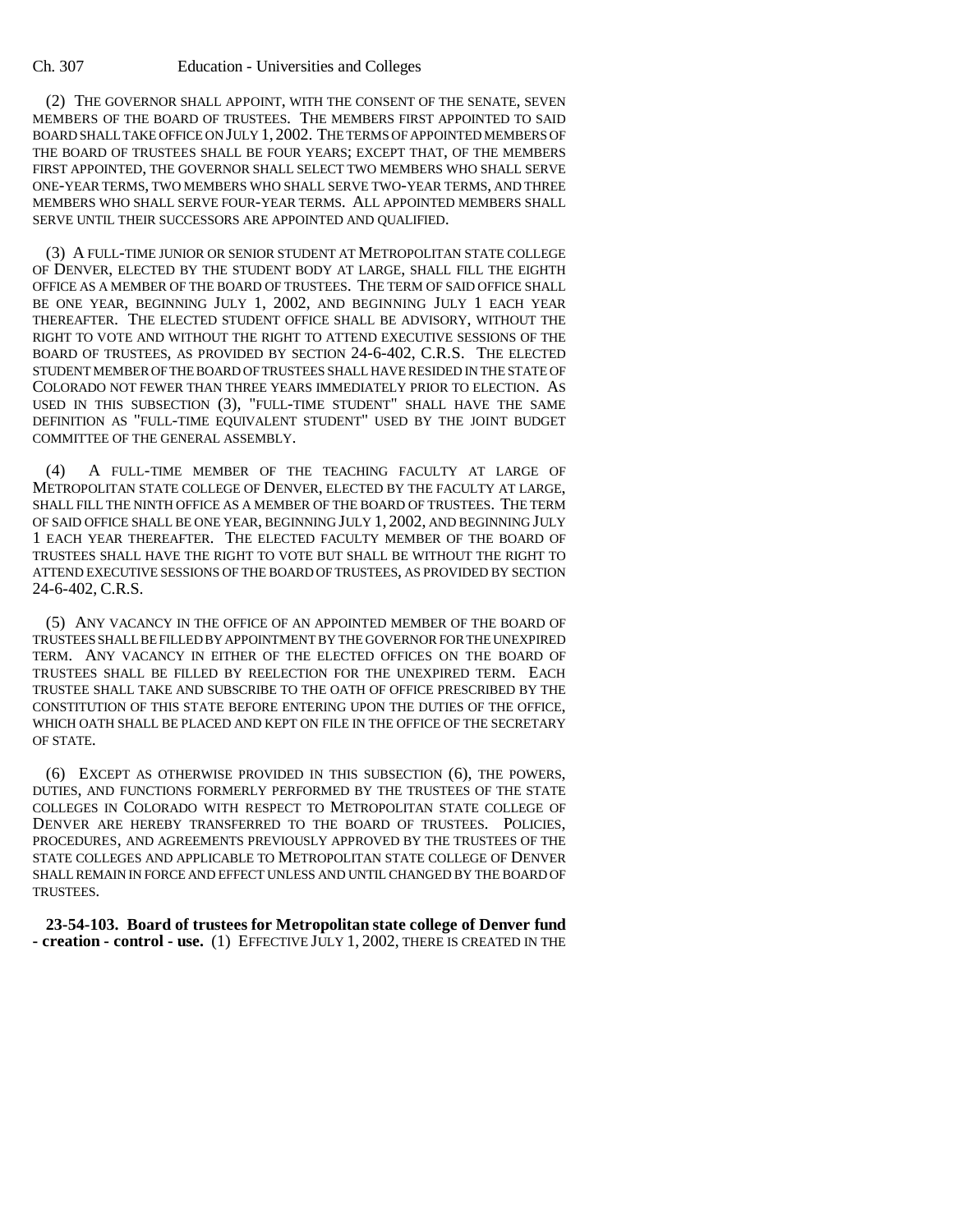STATE TREASURY THE BOARD OF TRUSTEES FOR METROPOLITAN STATE COLLEGE OF DENVER FUND, REFERRED TO IN THIS SECTION AS THE "FUND", WHICH SHALL BE UNDER THE CONTROL OF AND ADMINISTERED BY THE BOARD OF TRUSTEES IN ACCORDANCE WITH THE PROVISIONS OF THIS ARTICLE. EXCEPT AS OTHERWISE ALLOWED BY STATE LAW, INCLUDING BUT NOT LIMITED TO SECTION 24-36-103 (2), C.R.S., ALL MONEYS RECEIVED OR ACQUIRED BY THE BOARD OF TRUSTEES OR BY METROPOLITAN STATE COLLEGE OF DENVER SHALL BE DEPOSITED IN THE FUND, WHETHER RECEIVED BY APPROPRIATION, GRANT, CONTRACT, OR GIFT, OR BY SALE OR LEASE OF SURPLUS REAL OR PERSONAL PROPERTY, OR BY ANY OTHER MEANS, WHOSE DISPOSITION IS NOT OTHERWISE PROVIDED FOR BY LAW. ALL INTEREST DERIVED FROM THE DEPOSIT AND INVESTMENT OF MONEYS IN THE FUND SHALL BE CREDITED TO THE FUND. THE MONEYS IN THE FUND ARE HEREBY CONTINUOUSLY APPROPRIATED TO THE BOARD OF TRUSTEES AND SHALL REMAIN IN THE FUND AND SHALL NOT BE TRANSFERRED OR REVERT TO THE GENERAL FUND OF THE STATE AT THE END OF ANY FISCAL YEAR.

(2) THE MONEYS IN THE FUND SHALL REMAIN UNDER THE CONTROL OF THE BOARD OF TRUSTEES AND SHALL BE USED FOR THE PAYMENT OF SALARIES AND OPERATING EXPENSES OF THE BOARD OF TRUSTEES AND OF METROPOLITAN STATE COLLEGE OF DENVER AND FOR THE PAYMENT OF ANY OTHER EXPENSES INCURRED BY THE BOARD OF TRUSTEES IN CARRYING OUT ITS POWERS AND DUTIES.

(3) MONEYS IN THE FUND WHICH ARE NOT NEEDED FOR USE BY THE BOARD OF TRUSTEES MAY BE INVESTED BY THE STATE TREASURER IN INVESTMENTS AUTHORIZED BY SECTIONS 24-36-109, 24-36-112, AND 24-36-113, C.R.S. THE BOARD OF TRUSTEES SHALL DETERMINE THE AMOUNT OF MONEYS IN THE FUND THAT MAY BE SO INVESTED AND SHALL NOTIFY THE STATE TREASURER IN WRITING OF SUCH AMOUNT.

**23-54-104. The Metropolitan state college of Denver undergraduate enrichment fund - created - awards.** (1) EFFECTIVE JULY 1, 2002, ALL UNEXPENDED AND UNENCUMBERED MONEYS IN THE STATE COLLEGES UNDERGRADUATE ENRICHMENT FUND, CREATED IN SECTION 23-50-113, SHALL BE TRANSFERRED TO THE METROPOLITAN STATE COLLEGE OF DENVER UNDERGRADUATE ENRICHMENT FUND, WHICH FUND IS HEREBY CREATED IN THE DEPARTMENT OF HIGHER EDUCATION AND REFERRED TO IN THIS SECTION AS THE "ENRICHMENT FUND". THE ENRICHMENT FUND SHALL BE UNDER THE CONTROL OF AND ADMINISTERED BY THE BOARD OF TRUSTEES OF METROPOLITAN STATE COLLEGE. ANY MONEYS CREDITED TO THE ENRICHMENT FUND SHALL REMAIN IN THE ENRICHMENT FUND AND SHALL NOT REVERT TO THE GENERAL FUND AT THE END OF ANY FISCAL YEAR. SUCH MONEYS IN THE ENRICHMENT FUND MAY BE INVESTED IN THE TYPES OF INVESTMENTS AUTHORIZED IN SECTIONS 24-36-109, 24-36-112, AND 24-36-113, C.R.S. ANY INTEREST EARNED ON THE MONEYS IN THE ENRICHMENT FUND IS HEREBY CONTINUOUSLY APPROPRIATED FOR THE PURPOSES STATED IN SUBSECTION (2) OF THIS SECTION.

(2) INTEREST EARNED ON MONEYS IN THE ENRICHMENT FUND SHALL BE USED TO FUND PROGRAMS TO ADVANCE AND ENRICH UNDERGRADUATE EDUCATION AT METROPOLITAN STATE COLLEGE OF DENVER. AWARDS FOR SUCH PURPOSES SHALL BE GRANTED BY THE BOARD OF TRUSTEES WITHIN ONE YEAR AFTER THE DATE ANY MONEYS ARE CREDITED TO THE FUND AND SHALL BE ANNUALLY GRANTED THEREAFTER. THE BOARD OF TRUSTEES SHALL PROMULGATE RULES ESTABLISHING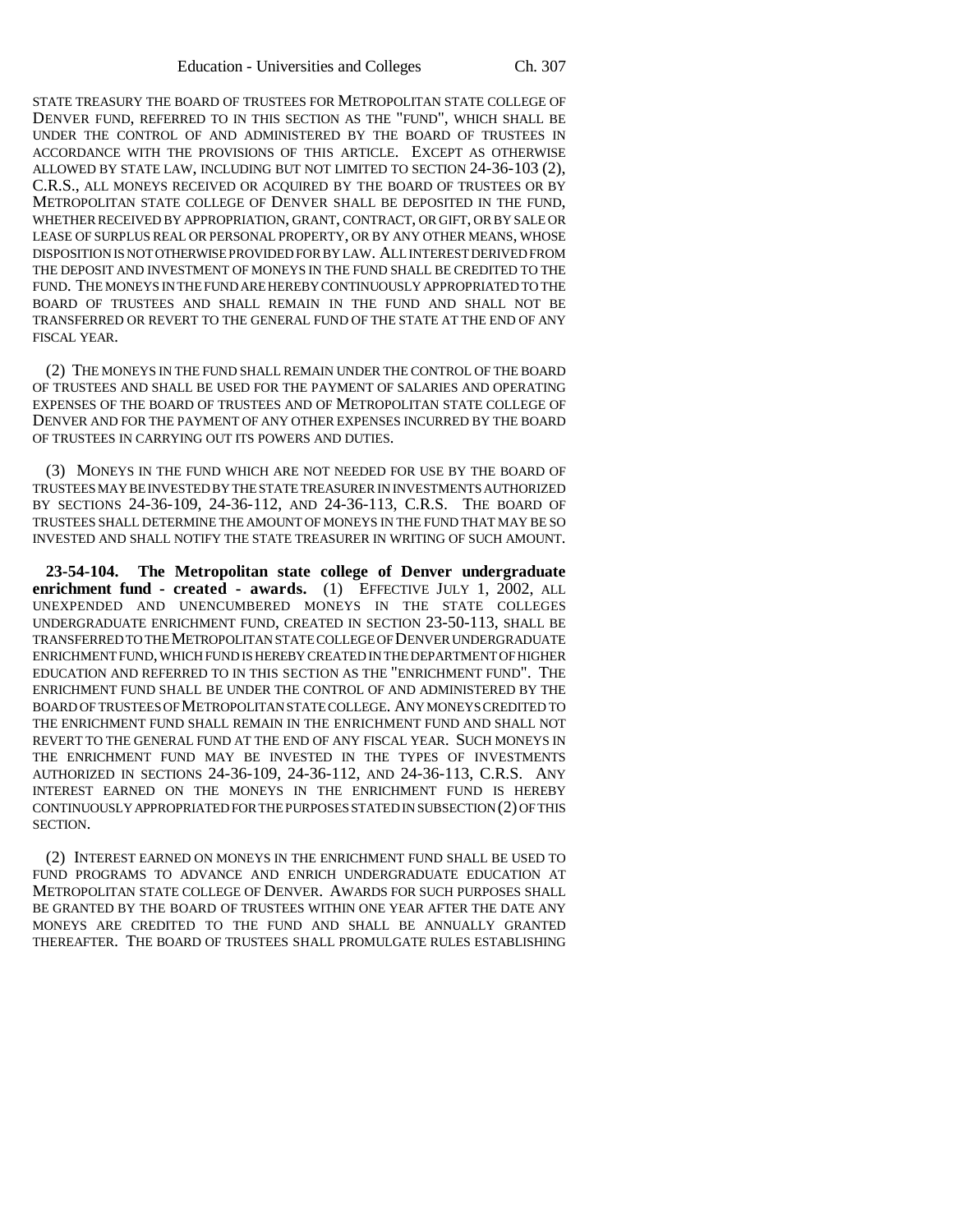Ch. 307 Education - Universities and Colleges

THE CRITERIA TO BE USED IN GRANTING SUCH ANNUAL AWARDS.

**SECTION 3.** Article 50 of title 23, Colorado Revised Statutes, is amended BY THE ADDITION OF A NEW SECTION to read:

**23-50-114. Regional education providers - designation - criteria.** (1) THE GENERAL ASSEMBLY FINDS, DETERMINES, AND DECLARES THAT:

(a) THE TRUSTEES OF THE STATE COLLEGES IN COLORADO CAN BETTER SERVE THE CITIZENS OF THIS STATE BY PROVIDING OVERSIGHT AND DIRECTION FOR THE PROVISION OF REGIONAL EDUCATION AT ADAMS STATE COLLEGE, MESA STATE COLLEGE, AND WESTERN STATE COLLEGE OF COLORADO; AND

(b) AS REGIONAL EDUCATION PROVIDERS, ADAMS STATE COLLEGE, MESA STATE COLLEGE, AND WESTERN STATE COLLEGE OF COLORADO SHALL HAVE AS THEIR PRIMARY GOAL THE ASSESSMENT OF REGIONAL EDUCATIONAL NEEDS AND, IN CONSULTATION WITH THE COLORADO COMMISSION ON HIGHER EDUCATION, THE ALLOCATION OF RESOURCES FOR THE PURPOSES OF MEETING THOSE NEEDS.

(2) A REGIONAL EDUCATION PROVIDER MAY INCLUDE, AMONG ITS INITIATIVES TO MEET ITS REGIONAL NEEDS, BUT NEED NOT BE LIMITED TO THE FOLLOWING:

(a) EXTENSION OF EXISTING PROGRAMS;

(b) CREATION OF NEW UNDERGRADUATE PROGRAMS;

(c) DEVELOPMENT OF PARTNERSHIPS WITH TWO-YEAR INSTITUTIONS; AND

(d) FACILITATION OF THE DELIVERY OF GRADUATE EDUCATION THROUGH EXISTING GRADUATE INSTITUTIONS.

(3) THE COLORADO COMMISSION ON HIGHER EDUCATION SHALL, IN CONSULTATION WITH THE TRUSTEES OF THE STATE COLLEGES, ESTABLISH THE CRITERIA FOR DESIGNATION AS A REGIONAL EDUCATION PROVIDER.

**SECTION 4.** 23-1-104, Colorado Revised Statutes, is amended BY THE ADDITION OF THE FOLLOWING NEW SUBSECTIONS to read:

**23-1-104. Financing the system of postsecondary education - repeal.** (4) (a) THE GENERAL ASSEMBLY HEREBY FINDS THAT, FOR FISCAL YEARS BEGINNING PRIOR TO JULY 1, 2002, THE ALLOCATION OF APPROPRIATED GENERAL FUND MONEYS AND TUITION REVENUE AMONG THE INSTITUTIONS GOVERNED BY THE TRUSTEES OF THE STATE COLLEGES IN COLORADO HAS BEEN BASED ON A DIFFERENTIAL FUNDING FORMULA ESTABLISHED BY SAID TRUSTEES.

(b) (I) IT IS THE INTENT OF THE GENERAL ASSEMBLY THAT, FOR THE FISCAL YEAR BEGINNING JULY 1, 2002, FUNDS FOR METROPOLITAN STATE COLLEGE OF DENVER SHALL BE APPROPRIATED TO THE TRUSTEES OF STATE COLLEGES IN COLORADO, AND ALLOCATED BY SAID TRUSTEES AS DESCRIBED IN SUBPARAGRAPH (II) OF THIS PARAGRAPH (b).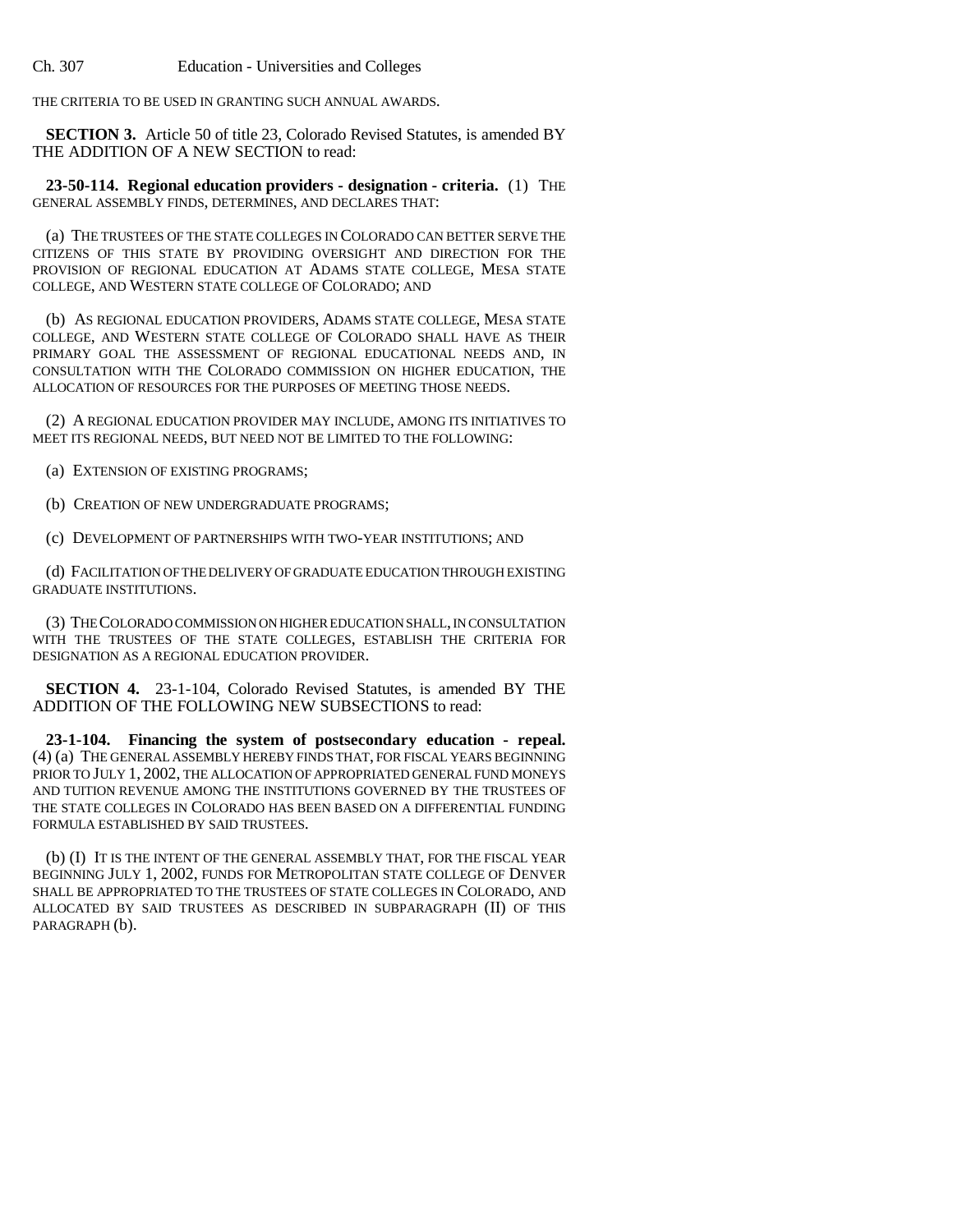(II) EFFECTIVE JULY 1, 2002, THE TRUSTEES OF STATE COLLEGES IN COLORADO SHALL TRANSFER FROM THE TRUSTEES OF THE STATE COLLEGES IN COLORADO FUND, CREATED IN SECTION 23-50-103.5, TO THE BOARD OF TRUSTEES FOR METROPOLITAN STATE COLLEGE OF DENVER FUND, CREATED IN SECTION 23-54-103, THE FOLLOWING MONEYS:

(A) A DOLLAR AMOUNT EQUAL TO THE FISCAL YEAR 2001-02 GENERAL FUND MONEYS RECEIVED BY METROPOLITAN STATE COLLEGE OF DENVER PURSUANT TO ALLOCATIONS FOR FISCAL YEAR 2001-02 MADE BY THE TRUSTEES OF THE STATE COLLEGES IN COLORADO, LESS METROPOLITAN STATE COLLEGE OF DENVER'S SHARE OF FISCAL YEAR 2001-02 BUDGET RESCISSIONS;

(B) A DOLLAR AMOUNT EQUAL TO THE SHARE OF NEW PERFORMANCE FUNDS RECEIVED BY THE TRUSTEES OF THE STATE COLLEGES IN COLORADO FOR FISCAL YEAR 2002-03 AND ALLOCATED TO METROPOLITAN STATE COLLEGE OF DENVER PURSUANT TO THE STATE COLLEGES PERFORMANCE FUNDING FORMULA FOR THE FISCAL YEAR 2001-02;

(C) A DOLLAR AMOUNT EQUAL TO METROPOLITAN STATE COLLEGE OF DENVER'S SHARE OF ANY NEW FULL-TIME EQUIVALENT STUDENT ENROLLMENT FUNDING RECEIVED BY THE TRUSTEES OF THE STATE COLLEGES IN COLORADO FOR THE FISCAL YEAR 2002-03, ALLOCATED IN ACCORDANCE WITH THE METHODOLOGY ESTABLISHED BY THE TRUSTEES OF THE STATE COLLEGES IN COLORADO FOR THE FISCAL YEAR 2001-02; AND

(D) FORTY PERCENT OF ANY UNEXPENDED AND UNENCUMBERED MONEYS REMAINING IN THE FUND BALANCE OF THE TRUSTEES OF THE STATE COLLEGES IN COLORADO FUND, AS OF JUNE 30, 2002, OTHER THAN THE EARMARKED FUND BALANCES OF THE WESTERN COLORADO GRADUATE CENTER, CREATED IN SECTION 23-53-116, AND THE OFFICE OF STATE COLLEGES; AND

(E) A DOLLAR AMOUNT EQUAL TO METROPOLITAN STATE COLLEGE OF DENVER'S PERCENTAGE SHARE OF THE STATEWIDE INDIRECT COST ASSESSMENT FOR FISCAL YEAR 2002-03.

(c) THE BUDGET ALLOCATIONS FOR ADAMS STATE COLLEGE OF COLORADO, MESA STATE COLLEGE, AND WESTERN STATE COLLEGE OF COLORADO FOR THE 2002-03 FISCAL YEAR SHALL BE USED TO ESTABLISH A NEW AVERAGE PER-STUDENT FUNDING FIGURE TO BE APPLIED BY THE TRUSTEES OF THE STATE COLLEGES IN COLORADO.

(d) THIS SUBSECTION (4) IS REPEALED, EFFECTIVE JULY 1, 2003.

(5) FOR FISCAL YEARS BEGINNING ON OR AFTER JULY 1, 2003, BUDGET ALLOCATIONS FOR:

(a) METROPOLITAN STATE COLLEGE OF DENVER SHALL BE DIRECTLY APPROPRIATED TO THE BOARD OF TRUSTEES FOR METROPOLITAN STATE COLLEGE OF DENVER; AND

(b) ADAMS STATE COLLEGE OF COLORADO, MESA STATE COLLEGE, AND WESTERN STATE COLLEGE OF COLORADO SHALL BE DIRECTLY APPROPRIATED TO THE TRUSTEES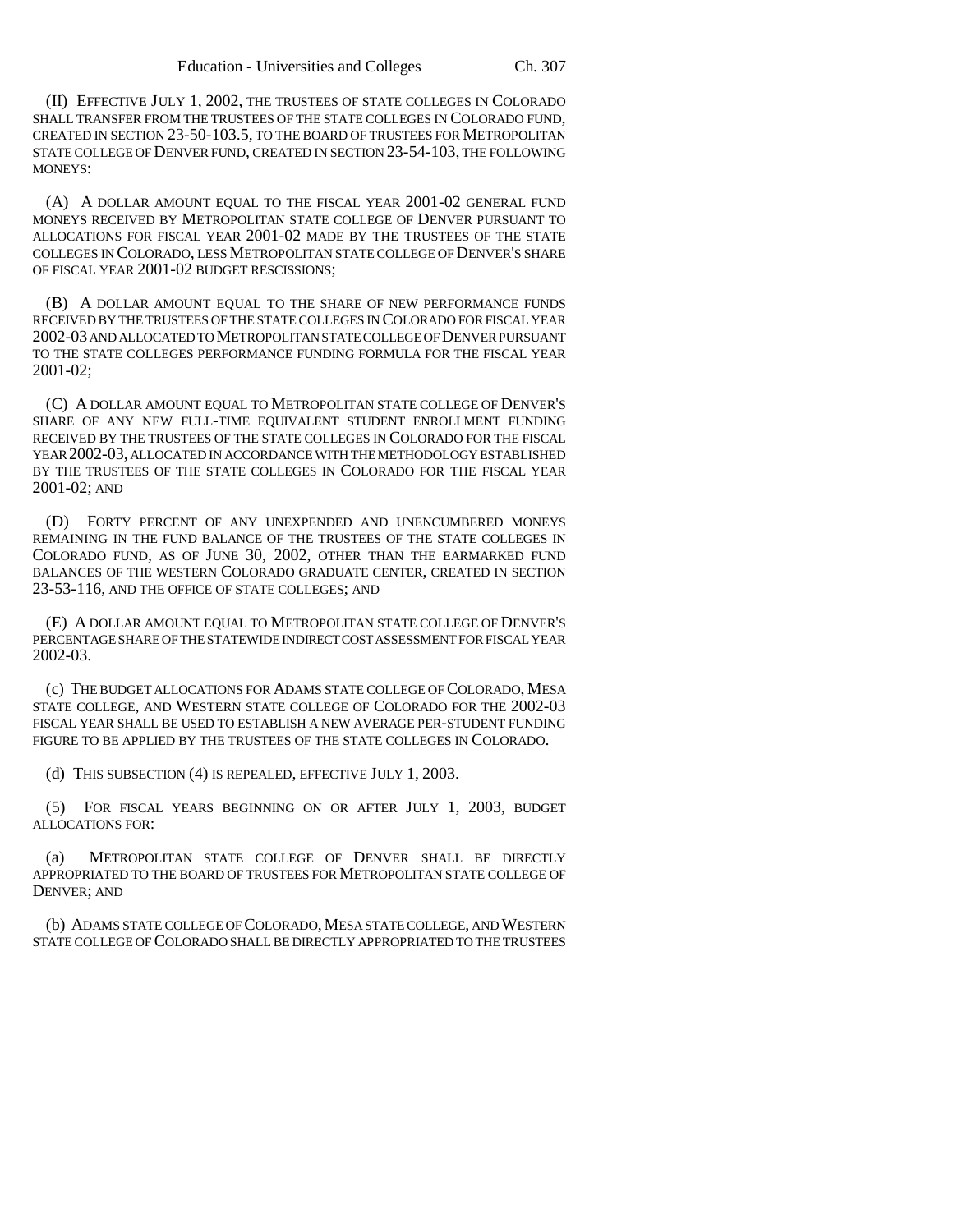OF THE STATE COLLEGES IN COLORADO FOR ALLOCATION TO SAID INSTITUTIONS.

(6) (a) ON OR BEFORE JULY 1, 2002, THE TRUSTEES OF THE STATE COLLEGES IN COLORADO SHALL CONDUCT A COST STUDY WHICH ANALYZES THE COST OF OPERATING A SMALL, FOUR-YEAR COLLEGE IN ALAMOSA, GRAND JUNCTION, AND GUNNISON, COLORADO, RECOGNIZING THAT THESE SMALLER INSTITUTIONS DO NOT HAVE THE BUDGETARY FLEXIBILITY THAT COMES FROM ECONOMIES OF SCALE OR DOWNSIZING WHEN ENROLLMENT IS SLOW OR STAGNANT AND THE EXPENSES ASSOCIATED WITH FLEET MANAGEMENT AND TRAVEL AND COMPENSATION SCHEDULES FOR CLASSIFIED PERSONNEL.

(b) THE COMMISSION, IN COLLABORATION WITH THE TRUSTEES OF THE STATE COLLEGES, SHALL UTILIZE THE COST STUDY DESCRIBED IN PARAGRAPH (a) OF THIS SUBSECTION (6) TO ESTABLISH A MINIMUM LEVEL OF FUNDING FOR ADAMS STATE COLLEGE, MESA STATE COLLEGE, AND WESTERN STATE COLLEGE OF COLORADO WHICH LESSENS THE EFFECT OF ENROLLMENT FLUCTUATIONS.

(c) FOR THE 2003-04 FISCAL YEAR, THE GENERAL ASSEMBLY SHALL APPROPRIATE FROM THE GENERAL FUND TO THE TRUSTEES OF THE STATE COLLEGES AN AMOUNT ADEQUATE TO FUND THE MINIMUM LEVEL OF FUNDING ESTABLISHED PURSUANT TO PARAGRAPH (b) OF THIS SUBSECTION (6). EXCEPT AS OTHERWISE PROVIDED IN PARAGRAPH (d) OF THIS SUBSECTION (6), THE MINIMUM LEVEL OF FUNDING SHALL SERVE AS THE BASE FOR FUTURE FUNDING OF THE TRUSTEES OF THE STATE COLLEGES.

(d) THE MINIMUM LEVEL OF FUNDING ESTABLISHED PURSUANT TO THIS SUBSECTION (6) SHALL NOT APPLY IN ANY FISCAL YEAR IN WHICH THERE IS AN OVERALL REDUCTION IN THE LEVEL OF GENERAL FUND APPROPRIATIONS FOR THE STATE-SUPPORTED INSTITUTIONS OF HIGHER EDUCATION.

**SECTION 5.** 23-1-113.5 (2), Colorado Revised Statutes, is amended BY THE ADDITION OF A NEW PARAGRAPH to read:

**23-1-113.5. Commission directive - resident admissions.** (2) (c) AFTER ONE HUNDRED PERCENT OF ALL QUALIFIED COLORADO APPLICANTS HAVE BEEN ACCEPTED BY ADAMS STATE COLLEGE, MESA STATE COLLEGE, AND WESTERN STATE COLLEGE OF COLORADO, THE PROVISIONS OF SUBSECTION (1) OF THIS SECTION REGARDING THE FRACTION OF STUDENTS WHO ARE IN-STATE STUDENTS SHALL CEASE TO APPLY TO SAID THREE COLLEGES.

**SECTION 6.** 23-50-101 (1) (a), Colorado Revised Statutes, is amended to read:

**23-50-101. Governing board for state colleges.** (1) (a) Metropolitan state college of Denver, Mesa state college, Western state college of Colorado, and Adams state college of Colorado shall be under the control of a board of nine trustees. The board is hereby declared a body corporate by the name and title of the "trustees of the state colleges in Colorado" and, as such and by its said name, may designate each such institution as a part of the state colleges in Colorado, may hold property for the use of said colleges, may be a party to all suits and contracts, and may do all things thereto lawfully appertaining in like manner as municipal corporations of this state. The trustees and their successors in office shall have perpetual succession, shall have a common seal, and may make bylaws and regulations for the well-ordering and